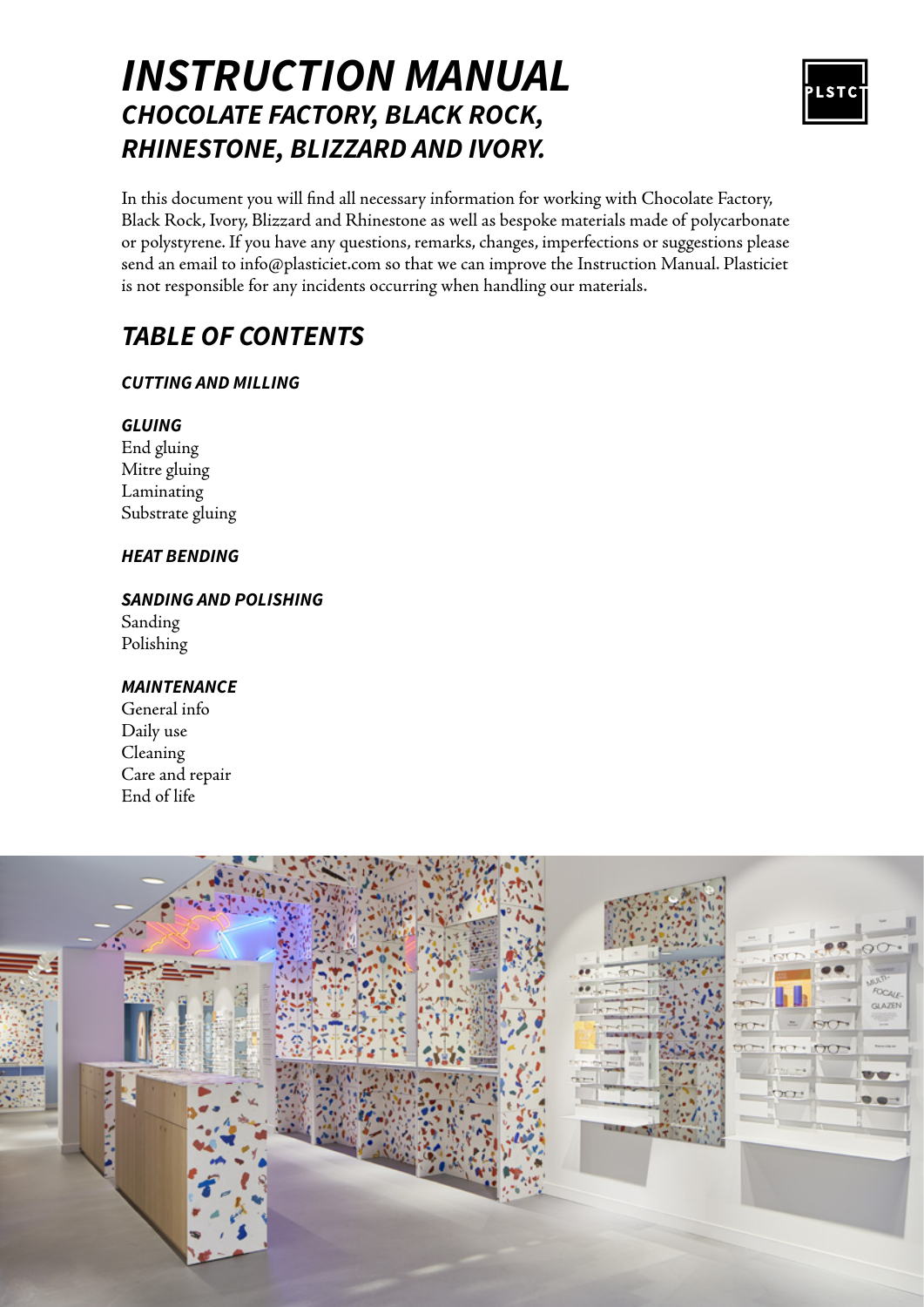### *INSTRUCTION MANUAL CUTTING AND MILLING*



### *Safety precaution: Please wear eye protection, plastic shavings may be hot or sharp.*

All of our material has some oversize of roughly 4cm. To make sure the material is square, start by cutting two sides as reference points.

When cutting or milling we cannot press it enough that you use sharp tools, low rotary speeds and a fast movement speed. These materials are prone to friction which might cause the material to melt if not handled properly. Grease can be applied to make your machinery run smoother.

A wood blade, aluminium blade and plastic blade all work well on these materials as well as mill bits for wood, aluminium and plastic.

If you cannot adjust the rotary speed of your tools or if you don't have access to sharp tools we advise you to cut the material twice to get the cleanest result.

Measure carefully and make your setup ready properly before sawing the material. Cut it in a quick, fluent and controlled motion.

When milling, it is advisory to not go all the way through the material in one go but to mill it in steps. It is important to fix the material to your working table with clamps, screws or any other method you are comfortable with. You don't want the material to move during milling as a mill bit getting caught in your project may be disastrous for the result. Prepare your milling setup properly, measure carefully and mill in a quick, fluent and controlled motion.

All of the above is also applicable when performing mitre cuts.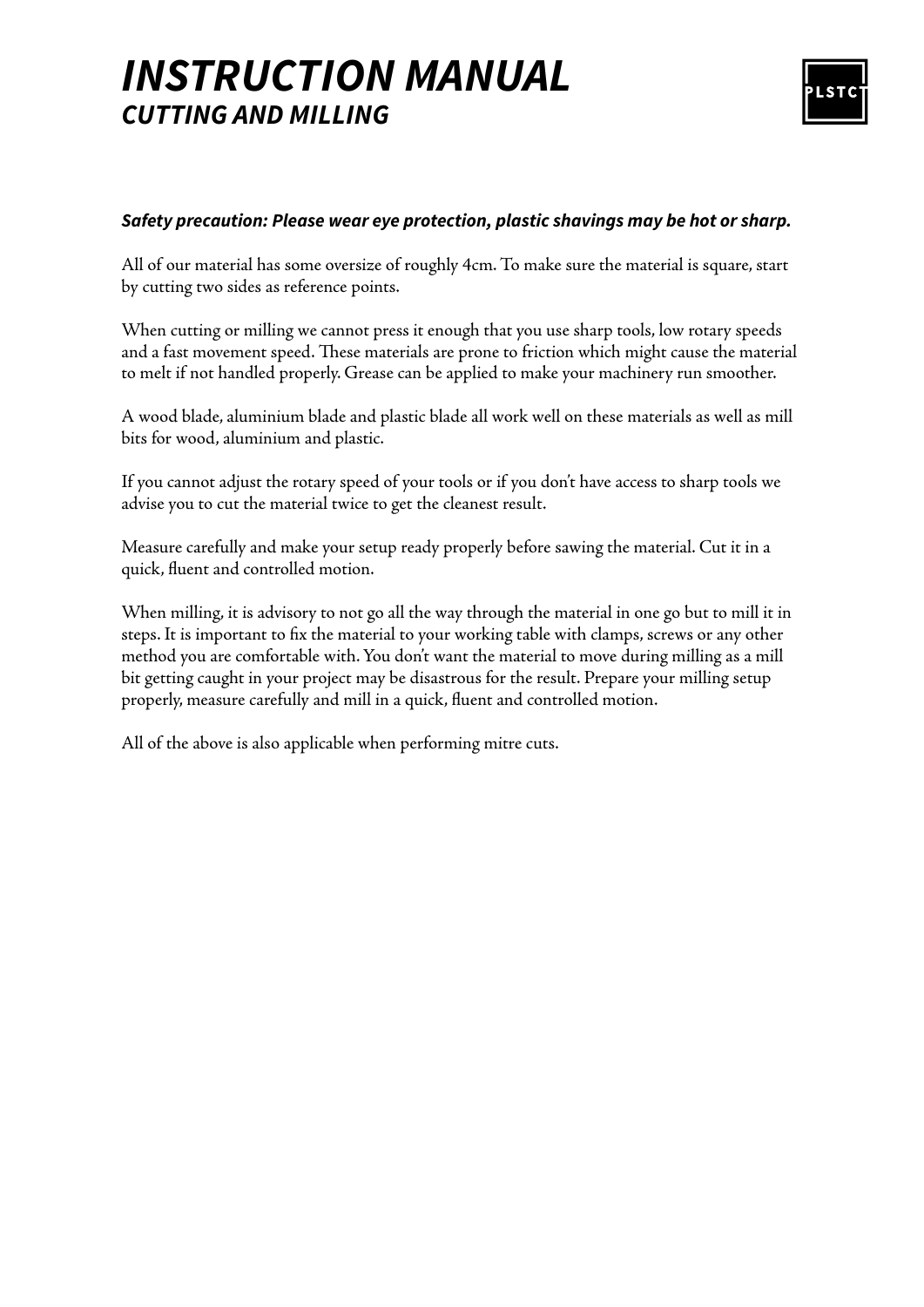## *INSTRUCTION MANUAL GLUING*



### *Safety precaution: Please wear gloves, eye protection and a respirator or work in a ventilated room as the solvent glue may be irritating to your skin, eyes and lungs.*

Add your cyanoacrylate glue and activator to your order via email.

All surfaces to be glued should be free of grease, particles and dust. We advise to use paper or waxed paper to put underneath your project, to refrain it from sticking to your work table. The to be glued surfaces should be roughened up prior to gluing.

### *End gluing*

Make sure the two surfaces facing one another are dead straight and your worktop is flat. The finished sides should be facing downwards, so any height difference is compensated. Remove any dust or particles underneath your project. Make sure you have some weights and/or clamps ready to put onto the surface so that it will stay in place.

Apply the cyanoacrylate to both surfaces, press one side firmly to the other and apply weights and/or clamps. Optionally apply some activator on top of the seam. The material should dry at least one full day before acquiring its full bonding strength.

### *Mitre gluing*

Make sure the two surfaces facing one another are dead straight and your worktop is flat. Make sure you have some clamps ready or a jig prepared.

Connect the pieces together using strong tape where the mitre joint will be. Remove dust prior to taping to improve its adhesion and make sure the tape is properly sticking to the material. Check if the joint is properly connecting prior to gluing.

Apply the cyanoacrylate to one surface, fold your joint together and assemble it with your clamps or jig. Optionally apply some activator in the inside of the joint. The material should dry at least one full day before acquiring its full bonding strength.

### *Laminating*

Roughen up the to be glued surfaces. When laminating it is of upmost importance to clean your material to remove any dust or grease. You will also require a press, many clamps or a roller to which you can apply weight.

Apply the cyanoacrylate to both surfaces and connect the surfaces to each other. Apply pressure with a press, many clamps or a roller. If you are going to laminate multiple layers then either wait 4 hours or laminate all your surfaces and clamp when finished. The material should dry at least one full day before acquiring its full bonding strength.

### *Substrate gluing*

There are two ways to glue Plasticiet to a substrate. When working on a large surface, it's best to use a flexible mounting sealant to avoid any warping or damage caused by differential thermal expansion. Small surfaces can be glued with cyanoacrylate. It's also possible to screw the material from the backside. When doing so make sure to pre-drill Plasticiet in a smaller diameter than the screw, and to pre-drill the substrate in a larger diameter to avoid thermal expansion problems.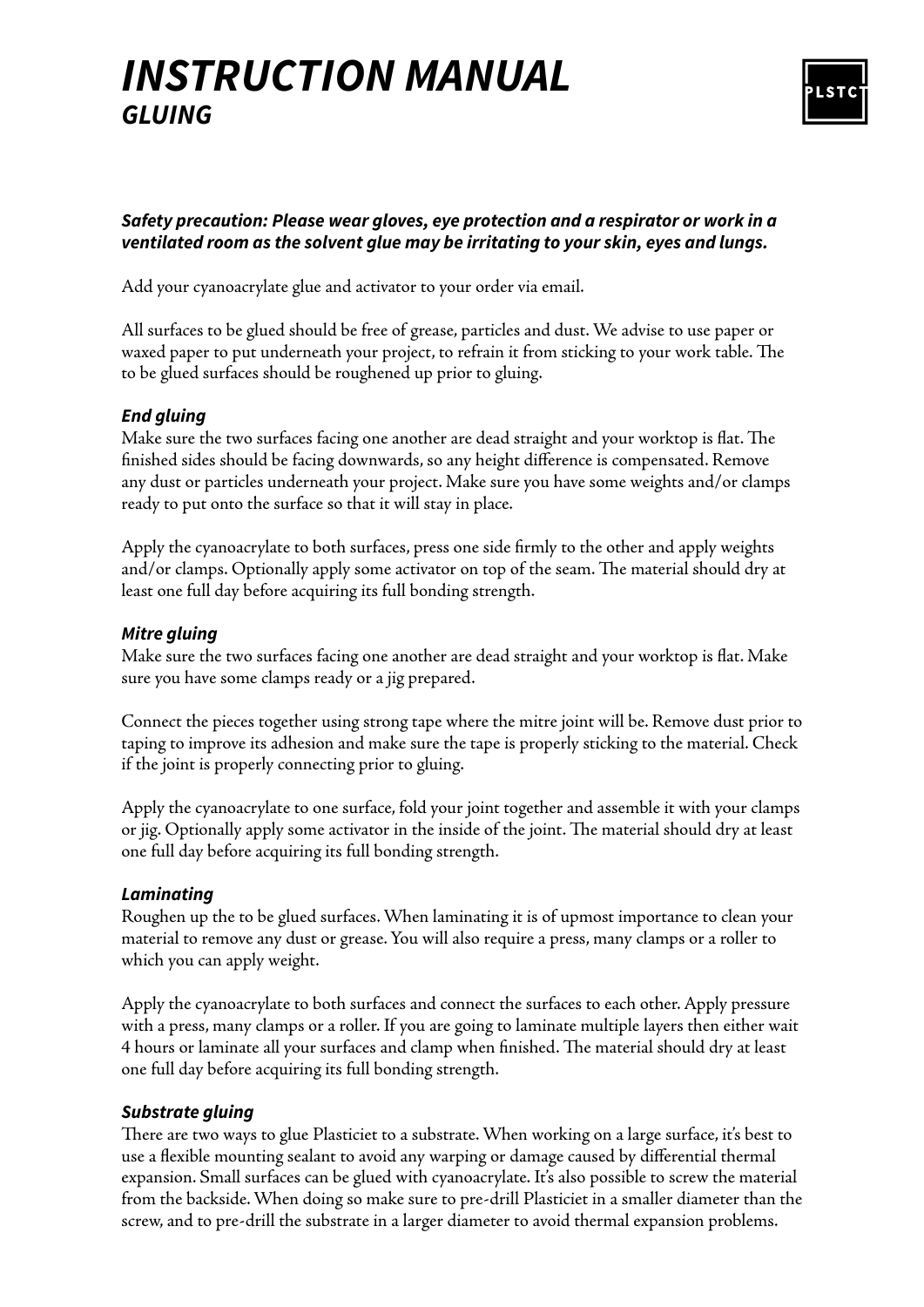# *INSTRUCTION MANUAL HEAT BENDING*



### *Safety precaution: Please wear heat resistant gloves to refrain from burning yourself and preferably a respirator or work in a ventilated room to protect your lungs.*

You can use an oven or infrared panel heat up your material. Prepare your work by cutting it in oversize, the edges of your material might curl op slightly, so these should ideally be removed after bending but can also be sanded flat. When using a bending mould, it is best to pre-heat that as well. The smallest advised bending radius is 5cm.

An oven should not be heated to more than 120`C or 248`F. Heat up your part until it collapses under its own weight, at that point it is ready to bend. Bend it into the preferred curve and secure it with straps, tape, clamps or any solution you work with comfortably. When it is cooled down, the material bends back minimally but take into account that it might bend back slightly.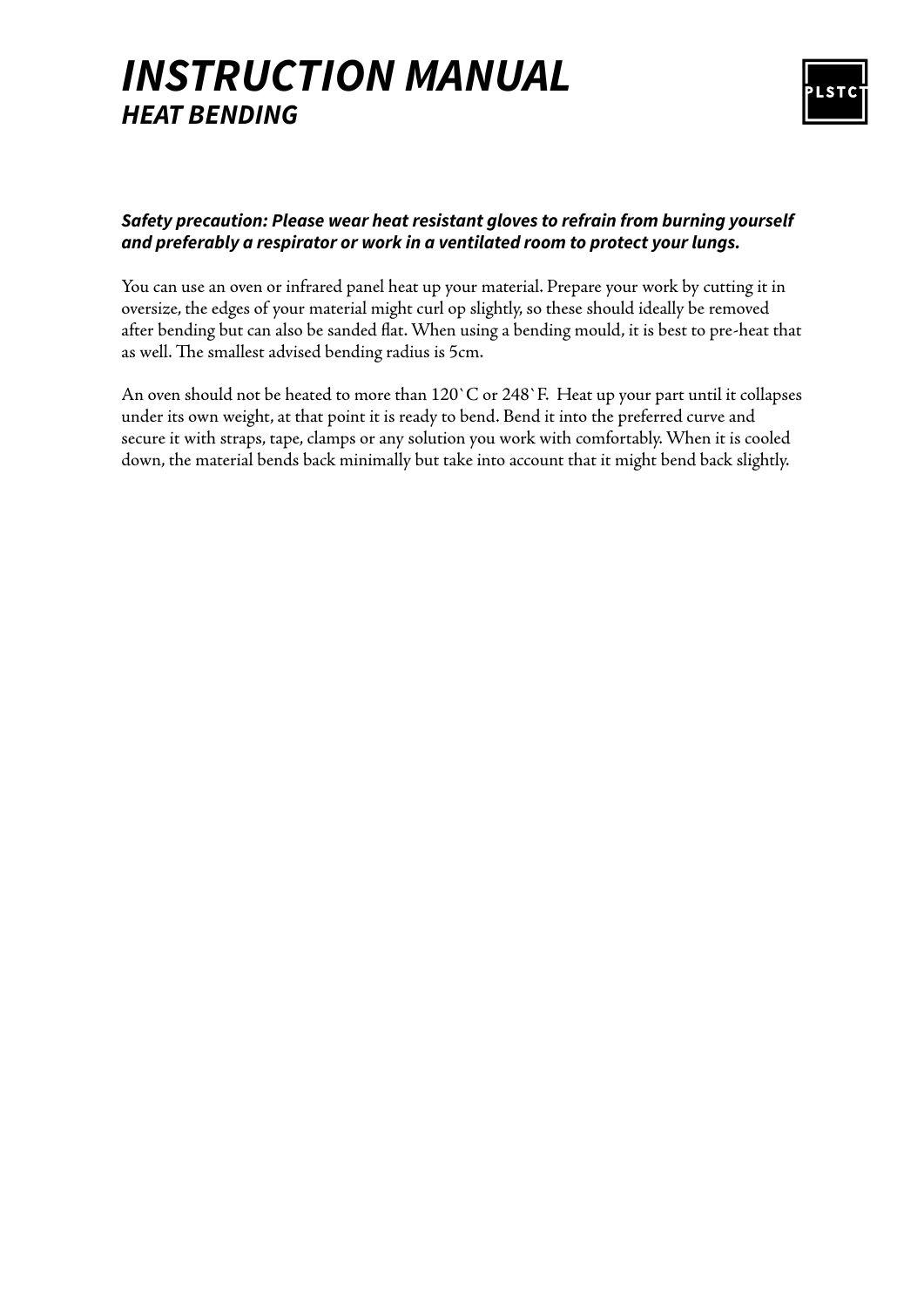### *INSTRUCTION MANUAL SANDING AND POLISHING*



### *Safety precaution: Use a vacuum cleaner or wear a respirator as breathing dust is harmful to your lungs.*

All of our materials are finished standardly to 240grid. Sanding can best be done by someone with experience.

### *Sanding*

Preferably with a random orbital sander, slowly and evenly move over the surface of your material, covering the entire surface. Always keep your sanding machine in motion, as holding it in the same position might cause the material to melt due to the friction caused.

At Plasticiet we move our sanding machines roughly at 10cm per second. Start at one corner and zig zag your way to the other side of the sheet, covering the whole area. Do this until you can move on to the next grid or you are satisfied with your result.

### *Finishing*

Applying Valma Plastishine to your sanded surface will bring the colours to life! Use a cotton rag to apply Plastishine and rub it out after waiting a few minutes.

Instead of applying Plastishine, the surface can also be coated with a (UV repellent) varnish. To get the desired effect, make sure your surface is grease and dust free. Apply a first coating of transparent varnish, and lightly sand it when it's dry. Then apply a second coating.

### *Polishing*

Plasticiet can be polished. You can start polishing at 400grid, though the best results are achieved when sanding the material up to 2000. Clean the surface your are going to polish thoroughly. There should be no dust at all on your surface. Use a liquid polishing agent and move your machine in a fluent motion. Use plenty of polishing liquid and some water and adjust your movement speed or speed of your polishing machine accordingly. Don't linger in once place as the material might melt due to the friction caused. It is not advisory to apply Plastishine or varnish after polishing.